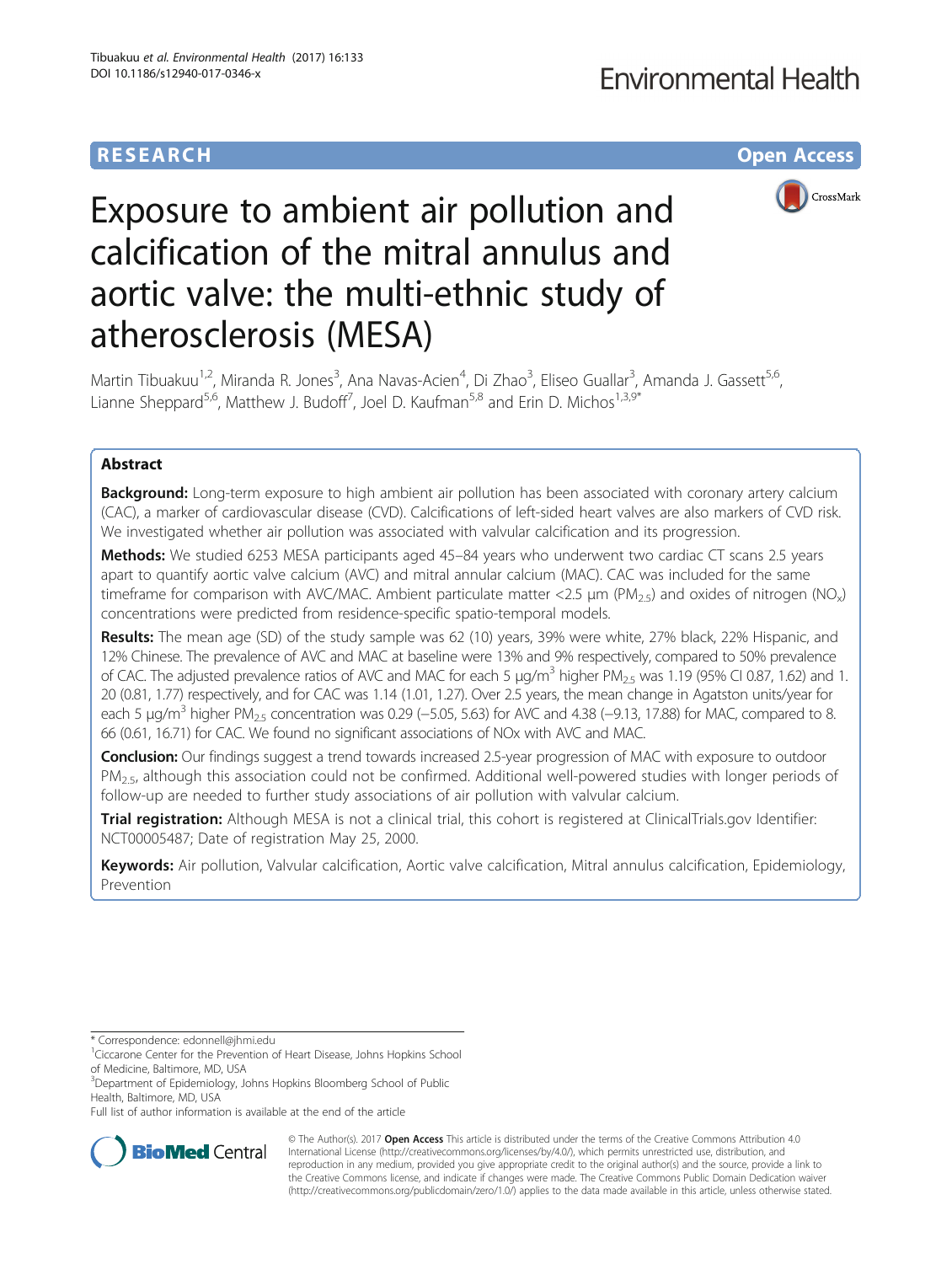## Background

Several epidemiologic studies have associated long-term exposure to air pollution with increased cardiovascular morbidity and mortality [[1](#page-8-0)–[3\]](#page-8-0). A possible underlying mechanism is through increased pulmonary and systemic inflammation [[4, 5](#page-8-0)]. Additionally, exposure to ambient air pollution has been linked to increased risk for some traditional atherosclerotic cardiovascular disease (CVD) risk factors, including diabetes, hypertension and dyslipidemia [[6](#page-8-0)–[8](#page-8-0)]. Prior work from the Multi-Ethnic Study of Atherosclerosis and Air Pollution (MESA Air) reported an association of increased exposure to air pollution with progression of coronary artery calcification (CAC) [\[9\]](#page-8-0), a powerful subclinical marker of absolute and relative CVD risk [\[10, 11](#page-8-0)]. Similar to CAC, calcification involving leftsided heart valves (mitral annular calcification [MAC] and aortic valve calcification [AVC]) are more prevalent among patients with coronary artery disease [[12\]](#page-8-0). Although CAC and calcification involving left-sided heart valves are located at different territories of the cardiovascular system, they are strongly associated [\[13\]](#page-8-0) and have been shown to share similar traditional CVD risk factors [\[12, 14, 15\]](#page-8-0). When severe, AVC and MAC can lead to valvular dysfunction, which may lead to heart failure. Also, asymptomatic cases of AVC and MAC have been linked to increased risk for myocardial infarction, stroke, atrial fibrillation and vascular death, independent of traditional CVD risk factors [\[16](#page-8-0), [17\]](#page-8-0). Whether exposure to air pollution is also associated with AVC and MAC is unknown.

We sought to examine associations of household-level concentrations of particulate matter less than 2.5 μm in diameter (PM2.5) and oxides of nitrogen (NOx) with the prevalence and progression of AVC and MAC measured by cardiac computed tomography (CT), and compared to CAC, in a well-characterized cohort from six metropolitan areas in the United States (U.S.).

## Methods

## Study population

Detailed description of MESA has been published elsewhere [[18\]](#page-8-0). In brief, 6814 White, Black, Hispanic and Chinese participants aged 45–84 years and free of clinical CVD at time of enrollment were recruited from six U.S. cities (Baltimore, Maryland; Chicago, Illinois; Forsyth County, North Carolina; Los Angeles, California; New York, New York and St. Paul, Minnesota). The first enrollment took place between 2000 and 2002. Follow-up visits took place between 2002 and 2004 for Exam 2 and 2004–2005 for Exam 3. MESA was designed to investigate the significance of subclinical CVD. MESA Air was an ancillary study of MESA designed to examine the impact of individual-level estimates of air pollution on CVD risk [\[19](#page-8-0)]. Institutional Review Boards of all participating sites approved the study, and all participants signed informed consent.

Of the 6814 participants enrolled in MESA, 240 participants were excluded for missing year 2000 air pollution concentrations and 321 for missing key covariates, leaving a total of 6253 participants in our baseline analytic sample (Fig. [1](#page-2-0)).

## Measurement of concentrations of air pollutants ( $PM<sub>2.5</sub>$ and  $NO_x$ )

MESA Air predicted outdoor (household-level) concentrations of particulate matter less than 2.5 μm in diameter  $(PM_{2.5})$  and oxides of nitrogen  $(NO_x)$  for MESA participants using residence-specific hierarchical spatiotemporal models as previously described [[19](#page-8-0)–[21\]](#page-8-0). First, observed outdoor concentrations of pollutants were measured from nearly 100 consecutive fortnightly air samples collected from 27 fixed site monitors placed at MESA communities by MESA Air to supplement data from the US Environmental Protection Agency (EPA) Air Quality System. To create a spatially rich data for  $NO<sub>x</sub>$ , nearly 100 simultaneous fortnightly saturation samples were also collected from all MESA cities on three occasions ("snapshots") to capture seasonal variations. Residence-specific hierarchical spatio-temporal models accounting for irregular monitoring and using all monitoring data (EPA's monitoring data and data from MESA Air's fixed monitors) were then developed to predict household-level  $PM_{2.5}$  and  $NO_{x}$  for each fortnight over the course of the study [\[21](#page-8-0)].

For progression analysis, averages of fortnightly residencespecific predictions of pollutants from baseline CT to follow-up CT scan dates, rounded to the nearest whole year were used to account for potential seasonal effects. Year 2000 concentrations were used in our baseline prevalence analysis. Additionally, in secondary analyses, individually-weighted exposure to  $PM_{2.5}$  (PM<sub>2.5iwa</sub>) for each fortnight over the course of the study was calculated by integrating outdoor  $PM<sub>2.5</sub>$ , indoor infiltration and time-location data [\[22](#page-8-0)]. Indoor infiltration was estimated using meteorology and responses from MESA Air participants regarding heating choices, air conditioner use, and window opening [\[23\]](#page-8-0).

#### Measurement of AVC and MAC

AVC and MAC were assessed by cardiac-gated electronbeam cardiac CT at three study centers and a four-slice multidetector row helical CT at the other 3 centers. The MESA scanning protocol has been previously published [[24\]](#page-8-0). Briefly, participants underwent two consecutive scans at the same visit and results were averaged to enhance the accuracy of calcium assessments. AVC and MAC were quantified by the Agatston scoring method [[25](#page-8-0)]. All studies were interpreted at one central reading center (Harbor-UCLA Research and Education Institute, Los Angeles, CA). Any detectable calcium was defined as a score > 0 Agatston units (AU). A minimum focus of calcification was based on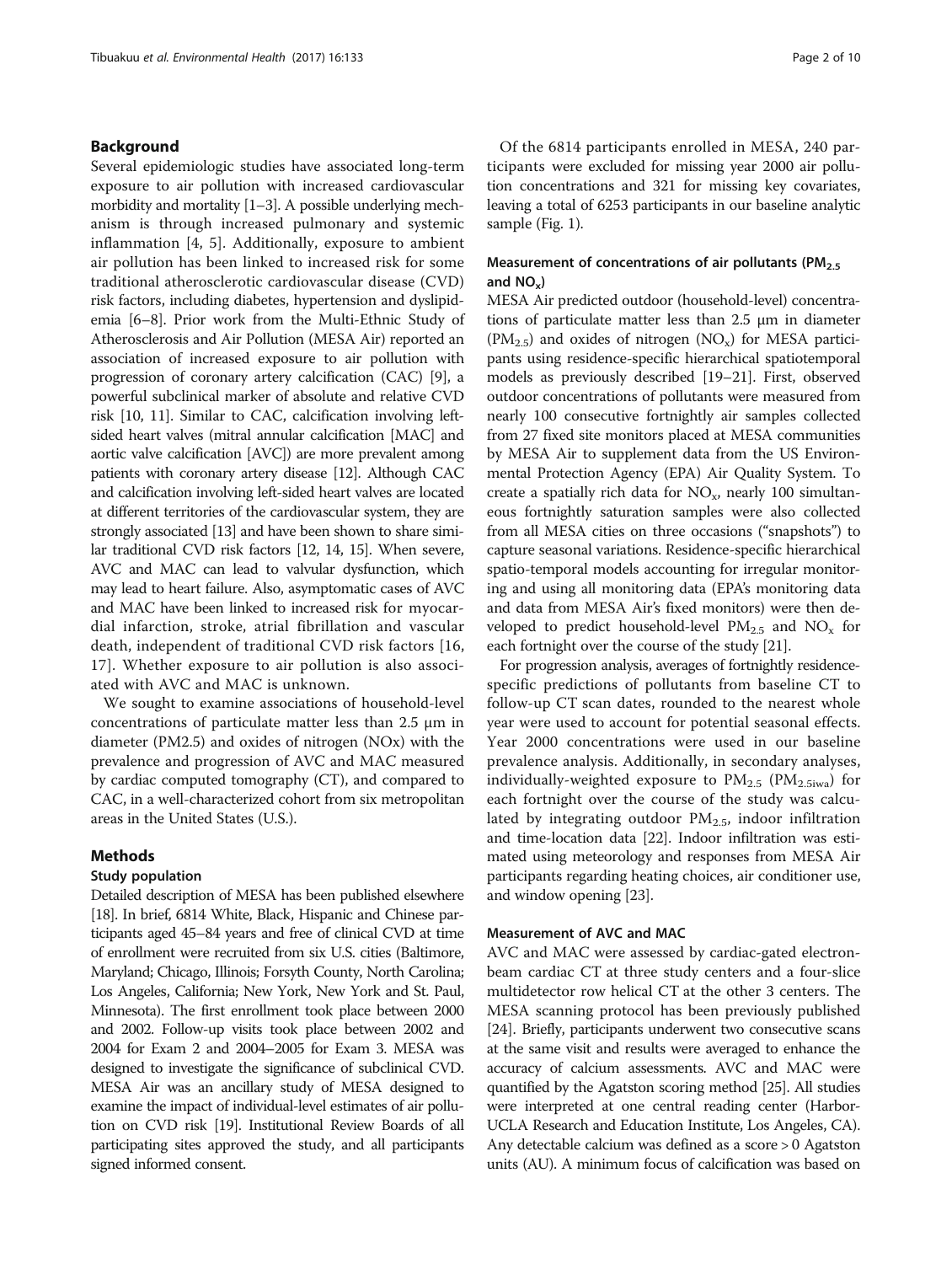<span id="page-2-0"></span>

at least 4 contiguous voxels, resulting in identification of calcium of  $1.15$  mm<sup>3</sup> with the multi-detector row helical CT scanners (0.68 Å $\sim$  0.68 Å $\sim$  2.50 mm) and 1.38 mm<sup>3</sup> with the electron beam CT scanners (0.68 Å $\sim$  0.68 Å $\sim$ 3.00 mm). Details of the image acquisition and interpretation protocols, quality control measures and inter-observer reliability characteristics have been reported [\[24, 26\]](#page-8-0). Per study protocol, all participants underwent a cardiac CT scan at baseline, a random half at Exam 2 and the other half at Exam 3. Although some MESA Air participants additionally underwent a third cardiac CT at Exam 5 (2010–2012) for CAC as previously described [\[9](#page-8-0)], these latter scans have not yet been interpreted for MAC and AVC. Thus, cardiac CT data from Exam 1 and Exams 2/3 were used for this analysis.

## Covariates

Demographics, behavioral risk factors, medical history and medication history were obtained using standardized questionnaires at Exam 1. The following variables were adjusted for in our analyses: age, sex, race/ethnicity (White; Chinese; Black; or Hispanic), education (less than high school; high school or vocational school; college, graduate or professional school), study site, scanner type, annual family income (categorized as \$24,999 or less; \$25,000 to \$49,999; \$50,000 to \$74,999; and \$75,000 or greater), cigarette smoking status (categorized as current; former; never), second-hand smoke exposure (in hours per week) and physical activity level (METS\*minutes/week of moderate or vigorous activity). We also included baseline CVD risk factors: family history of heart attack, systolic blood pressure, high-sensitivity C-reactive protein (CRP), diabetes (defined as fasting blood glucose ≥126 mg/dl, or nonfasting glucose ≥200 mg/dl or medication use), body mass index (BMI, as a continuous variable), estimated glomerular filtration rate (eGFR) derived from the CKD-EPI eq. [\[27](#page-8-0)], total cholesterol, HDL-cholesterol, and medication usage (lipidlowering therapy or antihypertensive).

#### Statistical analysis

Since recent epidemiologic studies have suggested that separate biological mechanisms may explain AVC and MAC [[28](#page-8-0), [29\]](#page-8-0), we opted to model these as separate outcomes in this study. Since Air Quality Standards are set based on outdoor concentrations of pollutants, associations of outdoor-levels of  $PM_{2.5}$  and  $NO_x$  with AVC and MAC were the primary focus of this study. PM2.5iwa was included as a secondary analysis. Prevalent AVC and MAC were defined as Agatston score > 0 at baseline. Modified Poisson regression model with robust variance estimation was then used to estimate the adjusted prevalence risk ratio (adjPRR) with 95% confidence intervals (CI) for each 5  $\mu$ g/m<sup>3</sup> higher PM<sub>2.5</sub> concentration (outdoor and  $PM_{2.5iwa}$ ) and 40 ppb higher in outdoor  $NO<sub>x</sub>$  [[30](#page-9-0)]. Each pollutant (PM<sub>2.5</sub> or  $NO_x$ ) was included in separate models for each primary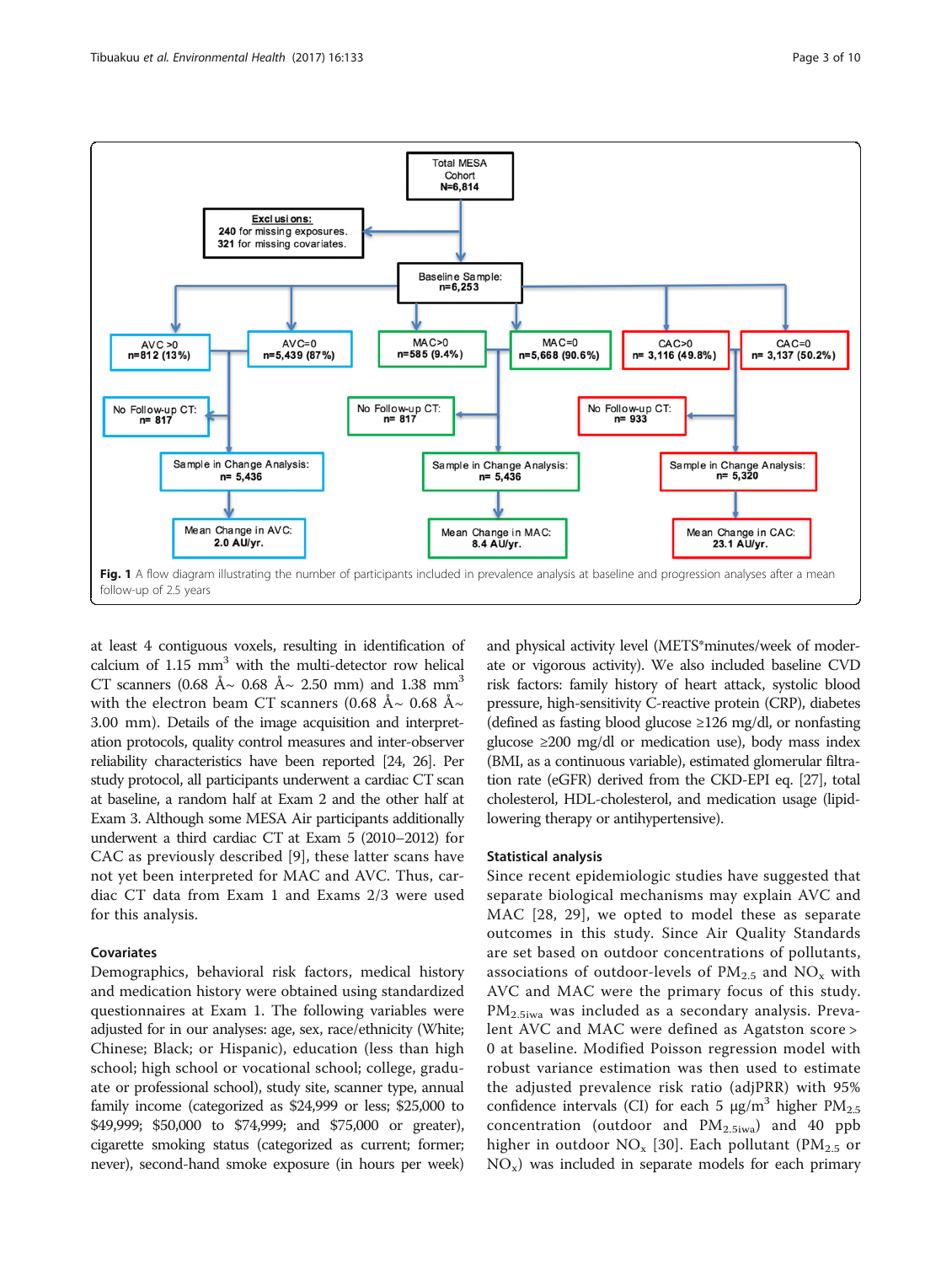<span id="page-3-0"></span>outcome (AVC or MAC), and parameters were estimated as 5  $\mu$ g/m<sup>3</sup> and 40 ppb higher because they are close to the interquartile ranges of  $PM_{2.5}$  and  $NO_x$  respectively [\[9](#page-8-0)].

For progression of AVC and MAC, we subtracted baseline Agatston scores from follow-up scores for all participants with baseline and follow-up CT data (Fig. [1](#page-2-0)), and divided the difference by time between CT scans

**Table 1** Baseline (2000–2002) characteristics of study participants by prevalent AVC and MAC ( $N = 6253$ )

|                                                  | All              | AVC at Baseline        |                      | MAC at Baseline       |                         |
|--------------------------------------------------|------------------|------------------------|----------------------|-----------------------|-------------------------|
|                                                  | $(N = 6253)$     | Yes ( $n = 812, 13\%)$ | No $(n = 5441, 87%)$ | Yes ( $n = 585, 9%$ ) | No ( $n = 5668, 91\%$ ) |
| Characteristic                                   |                  |                        |                      |                       |                         |
| Demographics                                     |                  |                        |                      |                       |                         |
| Age (years)                                      | $62 \pm 10$      | $70 \pm 8$             | $61 \pm 10^{+1}$     | $72 \pm 8$            | $61 \pm 10^{+1}$        |
| Men (%)                                          | 47.2             | 59.8                   | 45.4†                | 40.6                  | 47.9†                   |
| Ethnicity (%)                                    |                  |                        |                      |                       |                         |
| White                                            | 39.4             | 45.6                   | 38.1+                | 49.1                  | 38.4†                   |
| Chinese                                          | 11.9             | 7.9                    | 12.9                 | 5.8                   | 12.5                    |
| <b>Black</b>                                     | 26.5             | 23.1                   | 26.8                 | 20.4                  | 27.1                    |
| Hispanic                                         | 22.2             | 23.4                   | 22.3                 | 24.7                  | 22                      |
| Education level (%)                              |                  |                        |                      |                       |                         |
| Less than high school                            | 17.6             | 23.2                   | 17.0+                | 22.8                  | 17.0+                   |
| High school or vocational school                 | 41.4             | 41.5                   | 41.2                 | 43.2                  | 41.2                    |
| College, graduate or professional school         | 41.1             | 35.3                   | 41.8                 | 34.1                  | 41.8                    |
| Annual family income (in \$, %)                  |                  |                        |                      |                       |                         |
| ≤24,999                                          | 30.9             | 38.1                   | 29.9                 | 43.0                  | 29.7†                   |
| 25,000-49,999                                    | 29.1             | 32.0                   | 28.7                 | 30.7                  | 29.0                    |
| 50,000-74,999                                    | 17.3             | 14.2                   | 17.7                 | 12.2                  | 17.8                    |
| $\geq 75,000$                                    | 22.7             | 15.8                   | 23.7                 | 14.2                  | 23.6                    |
| Smoking status (%)                               |                  |                        |                      |                       |                         |
| Current smokers                                  | 12.8             | 10.1                   | $13.3+$              | 9.8                   | $13.1*$                 |
| Former smokers                                   | 36.6             | 46.6                   | 35.1                 | 40.0                  | 36.3                    |
| General health characteristics                   |                  |                        |                      |                       |                         |
| Diabetes (%)                                     | 12.4             | 19.5                   | $11.3+$              | 18.2                  | $11.8+$                 |
| Statin use (%)                                   | 16.4             | 26.3                   | 14.7†                | 26                    | 15.4†                   |
| Antihypertensive use (%)                         | 32.6             | 48.9                   | $30.1 +$             | 47.8                  | $31.1+$                 |
| Body-mass index (kg/m <sup>2</sup> )             | $28.3 \pm 5.5$   | $28.5 \pm 4.9$         | $28.3 \pm 5.5$       | $28.9 \pm 5.6$        | $28.3 \pm 5.4$ †        |
| Systolic blood pressure (mm Hg)                  | $126 \pm 21$     | $135 \pm 22$           | $125 \pm 21$ †       | $135 \pm 23$          | $125 \pm 21$ †          |
| HDL cholesterol (mg/dL)‡                         | $51.0 \pm 14.8$  | $48.8 \pm 13.6$        | $51.3 \pm 14.9$      | $52.0 \pm 15.1$       | $50.9 \pm 14.7$         |
| Total cholesterol (mg/dL)‡                       | $194.4 \pm 35.9$ | $195.2 \pm 38.2$       | $194.1 \pm 35.4$     | $193.5 \pm 37.9$      | $194.5 \pm 35.6$        |
| Estimated glomerular filtration rate             | $78.1 \pm 16.3$  | $70.9 \pm 16.5$        | $79.2 \pm 16.0$ t    | $69.9 \pm 16.8$       | $78.9 \pm 16.0$ t       |
| C-reactive protein (mg/L)                        | 1.9(3.4)         | 2.0(3.2)               | $1.9(3.4)$ *         | 2.2(3.5)              | $1.8(3.4)$ *            |
| Physical activity (MET-min/wk)                   | 4043 (5535)      | 3480 (4890)            | 4151 (5689) +        | 3814 (4668)           | 4073 (5703) +           |
| Air pollution in year 2000                       |                  |                        |                      |                       |                         |
| Household $PM_{2.5}$ (µg/m <sup>3</sup> )        | $16.8 \pm 2.9$   | $16.8 \pm 2.9$         | $16.8 \pm 2.9$       | $16.8 \pm 2.9$        | $16.8 \pm 2.9$          |
| Household $NOx$ (ppb)                            | $51.3 \pm 27.8$  | $51.8 \pm 29.0$        | $51.2 \pm 27.8$      | $51.0 \pm 27.9$       | $51.3 \pm 27.9$         |
| Individual-level $PM_{2.5}$ (µg/m <sup>3</sup> ) | $11.0 \pm 3.3$   | $11.0 \pm 3.3$         | $11.0 \pm 3.3$       | $10.9 \pm 3.2$        | $11.0 \pm 3.3$          |

Results are reported as percent, mean ± standard deviation or median (interquartile range)

P-values for continuous variables were calculated using t test with equal variances or Kolmogorov-Smirnov test where appropriate, and for categorical variables using chi-square test

 $\frac{1}{2}$  P < 0.001;  $^{*}$ P < 0.05

‡ To convert total and HDL-C cholesterol from mg/dl to mmol/L, divide by 38.67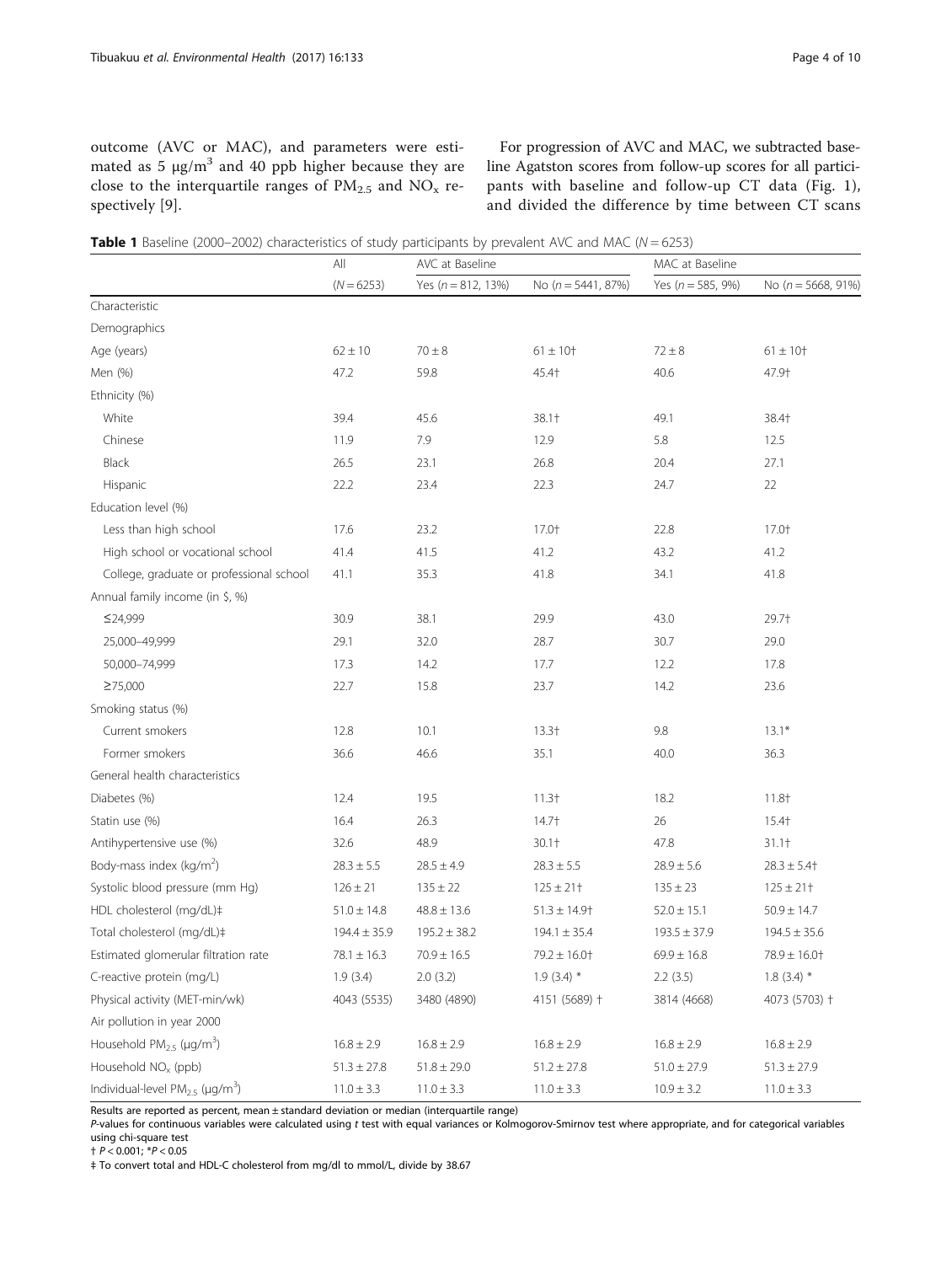<span id="page-4-0"></span>to obtain an annual change in AVC and MAC from baseline. Staged linear regression models were used to estimate associations of  $PM_{2.5}$  and  $NO_x$  (in separate models) with annual change in AVC or MAC from baseline.

Models were staged to be similar to the prior published analyses about air pollution and CAC [[9\]](#page-8-0) as follows: Model 1 adjusted for age, sex, race/ethnicity, study site and CT scanner type; Model 2 additionally adjusted for smoking status, second-hand smoke exposure, physical activity, BMI, total and HDL cholesterol and statin use; Model 3 (our main Model) additionally adjusted for income and education; and Model 4 additionally adjusted for the CVD risk factors of family history of heart attack, diabetes, systolic blood pressure, use of antihypertensive medication, eGFR and CRP.

Although the association of air pollution with 10-year change in CAC from the MESA Air Study has previously been published [\[9\]](#page-8-0), in secondary analyses, we replicated the above analyses using CAC data up to MESA Exam 3 (an average follow-up of 2.5 years and the same time frame for the available data for AVC and MAC) to enable comparison with our AVC and MAC findings. Also, multiplicative interaction terms were created to evaluate for effect modification by race/ethnicity, age, sex and by the other pollutant ( $PM_{2.5}$  or  $NO_x$ ).

All statistical analyses were performed using STATA 13 (StataCorp LP, College Station, TX) and significance was considered at  $P$  value of 0.05 or less.

## Results

Table [1](#page-3-0) summarizes the demographic, general health characteristics and air pollution exposures of the analytical sample ( $n = 6253$ ) at baseline, by prevalent AVC and MAC. The mean (standard deviation) age of the cohort was 62 (10) years and included 39.4% Whites, 11.9% Chinese, 26.5% Blacks, and 22.2% Hispanics. Compared to those without AVC, participants with AVC at baseline were older [70 (8) vs. 61 (10) years], more likely to be men [59.8% vs. 45.4%], have higher systolic blood pressures [135 (22) vs. 125 (21) mmHg] and less likely to be physically active [3480 (4890) vs. 4151(5689) MET-minutes/ week]. Similarly, when compared to those without MAC, participants with prevalent MAC at baseline were older, more likely to have higher systolic blood pressures and less likely to be physically active. Of note, participants with prevalent AVC and MAC at baseline were less likely to be current smokers, but on the other hand, these participants were older, more likely to be on cardiac medications and thus more likely to have quit smoking.

Outdoor concentrations of pollutants for the overall study population in year 2000 were on average (SD)

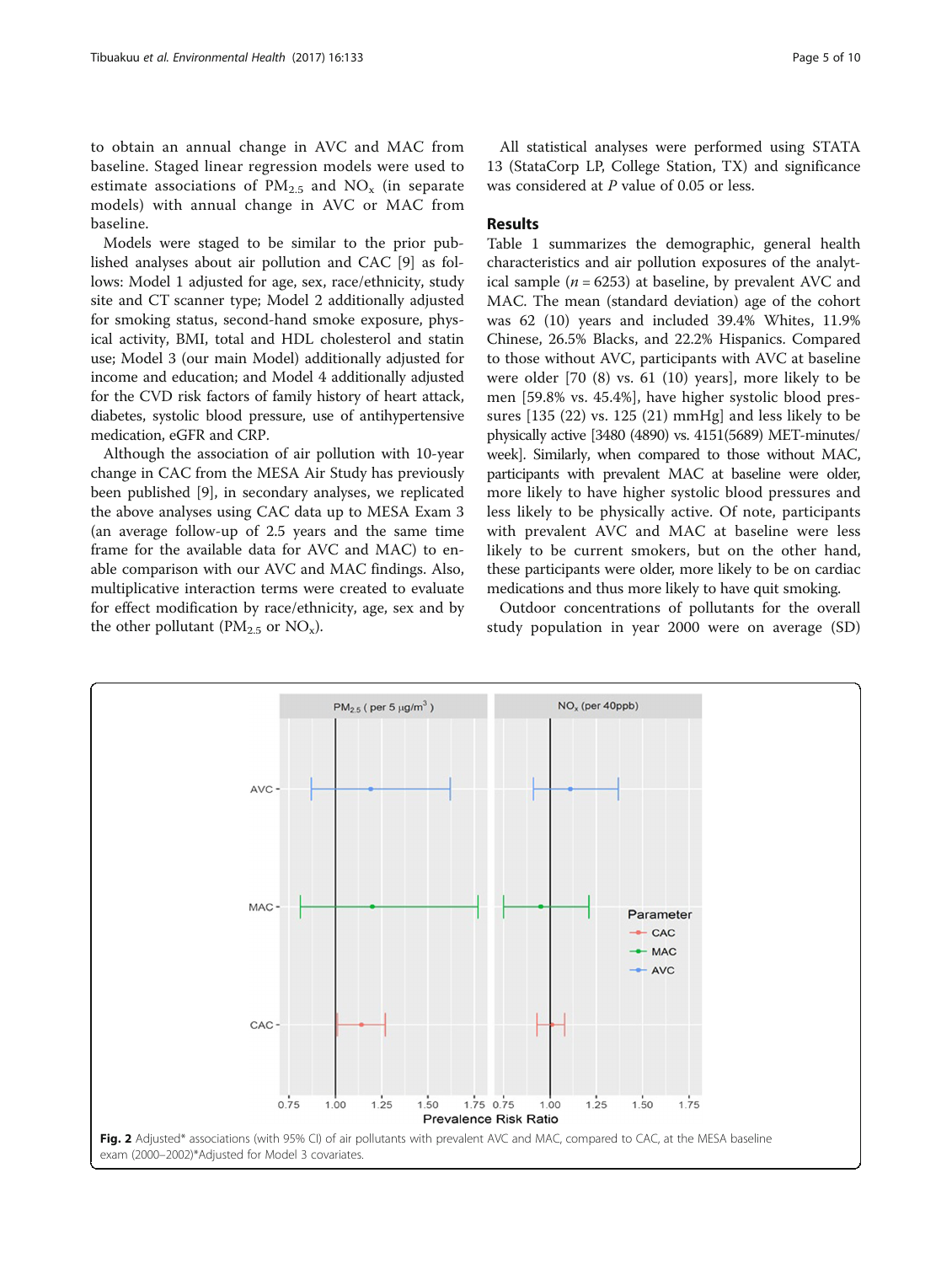16.8 (2.9) μg/m<sup>3</sup> for outdoor PM<sub>2.5</sub>, 11.0 (3.3) μg/m<sup>3</sup> for individual-level  $PM_{2.5}$  and 51.3 (27.8) ppb for outdoor  $NO_x$  (Table [1](#page-3-0)).

The prevalence of AVC and MAC at baseline was 13% for AVC and 9.4% for MAC, compared to 49.8% for CAC (Fig. [1\)](#page-2-0). Among those with prevalent AVC, 28.7% had MAC > 0 at baseline. Conversely, among those with prevalent MAC, 40% had AVC > 0 at baseline. The adjPRR of AVC and MAC for each 5  $\mu$ g/m<sup>3</sup> higher outdoor  $PM_{2.5}$  concentration was 1.19 (95% CI 0.87, 1.62) and 1.20 (95% CI 0.81, 1.77), respectively (Fig. [2](#page-4-0); Table 2, Model 3). The corresponding adjPRR for CAC was similar but reached statistical significance (Table 2). The adjPRR of AVC and MAC for each 40 ppb higher outdoor  $NO<sub>x</sub>$ concentration was 1.11 (95% CI 0.91, 1.37) and 0.95 (95% CI 0.75, 1.21), respectively (Fig. [2;](#page-4-0) Table 2, Model 3). The corresponding adjPRR for CAC was similar and also not significant.

Over a mean follow-up of 2.5 years, the mean (standard deviation) annual change (in Agatston units/year) for AVC was 2.0 (38.9) and for MAC was 8.4 (97.2) (Fig. [1\)](#page-2-0). For every 5  $\mu$ g/m<sup>3</sup> higher outdoor PM<sub>2.5</sub> concentration, the mean change in Agatston units/year from baseline was 0.29 (95% CI: -5.05, 5.63) for AVC and 4.38 (95% CI: -9.13,

Table 2 Adjusted associations of air pollutants with prevalent AVC and MAC, compared to CAC at the MESA baseline exam (2000–2002)

| Prevalence Risk Ratio (95% CI) |                                              |                                                         |                              |  |  |  |
|--------------------------------|----------------------------------------------|---------------------------------------------------------|------------------------------|--|--|--|
| Model                          | $PM_{25}$<br>(per 5 $\mu$ g/m <sup>3</sup> ) | PM <sub>2.5iwa</sub><br>(per 5 $\mu$ g/m <sup>3</sup> ) | $NO_{\rm v}$<br>(per 40 ppb) |  |  |  |
| Prevalent AVC                  |                                              |                                                         |                              |  |  |  |
| $1+$                           | 1.13(0.85, 1.50)                             | 1.23 (0.98, 1.54)                                       | 1.14(0.94, 1.38)             |  |  |  |
| 2 <sup>†</sup>                 | 1.18(0.87, 1.60)                             | 1.27 (1.00, 1.62)                                       | $1.13(0.92 - 1.37)$          |  |  |  |
| 311                            | 1.19 (0.87, 1.62)                            | 1.26(0.98, 1.61)                                        | $1.11(0.91 - 1.37)$          |  |  |  |
| $4***$                         | 1.09 (0.82, 1.60)                            | 1.28 (1.01, 1.64)                                       | $1.09(0.86 - 1.33)$          |  |  |  |
| Prevalent MAC                  |                                              |                                                         |                              |  |  |  |
| $1+$                           | 1.26 (0.89, 1.78)                            | 1.10(0.83, 1.45)                                        | $1.02(0.82 - 1.27)$          |  |  |  |
| 2 <sup>†</sup>                 | 1.20 (0.81, 1.76)                            | 1.06 (0.79, 1.42)                                       | $0.94(0.75 - 1.19)$          |  |  |  |
| 31                             | 1.20 (0.81, 1.77)                            | 1.01 (0.75, 1.37)                                       | $0.95(0.75 - 1.21)$          |  |  |  |
| $4***$                         | 1.12 (0.75, 1.68)                            | 1.02 (0.75, 1.38)                                       | $0.98(0.72 - 1.20)$          |  |  |  |
| Prevalent CAC                  |                                              |                                                         |                              |  |  |  |
| $1+$                           | 1.12 (1.01, 1.25)                            | 1.02(0.94, 1.11)                                        | 1.03(0.96, 1.10)             |  |  |  |
| 2 <sup>†</sup>                 | 1.13 (1.01, 1.27)                            | 1.04(0.95, 1.13)                                        | 1.00 (0.93, 1.08)            |  |  |  |
| 311                            | 1.14 (1.01, 1.27)                            | 1.05(0.96, 1.15)                                        | 1.01 (0.93, 1.08)            |  |  |  |
| $4***$                         | 1.16 (1.03, 1.31)                            | 1.07 (0.98, 1.17)                                       | 1.01 (0.93, 1.09)            |  |  |  |

\*Bolded results are statistically significant

†Model 1: age, sex, race/ethnicity, metropolitan area and CT scan type ‡Model 2: Model 1 plus smoking status, second-hand smoke exposure, physical activity, body mass index, total cholesterol, HDL cholesterol and statin use ‖Model 3 (Main model): Model 2 plus income and education

\*\*Model 4: Model 3 plus family history of heart attack, systolic blood pressure, diabetes, anti-hypertensive medication use, C-reactive protein and eGFR

17.88) for MAC (Fig. [3;](#page-6-0) Table [3](#page-6-0), Model 3). For each 40 ppb higher in outdoor NOx, the average change from baseline was −1.90 (95% CI: -6.20, 2.40) and 3.94 (−6.93, 14.83) Agatston units/year for AVC and MAC respectively (Fig. [3](#page-6-0); Table [3](#page-6-0), Model 3). The corresponding annual change in CAC are also presented in Fig. [3](#page-6-0) and Table [3](#page-6-0). The associations for CAC were somewhat stronger and statistically significant, although confidence intervals overlapped with the findings for MAC.

In secondary analyses, we also present the results of the individually-weighted PM2.5 exposure  $(PM_{2.5iwa})$  for crosssectional (Table 2) and longitudinal (Table [3](#page-6-0)) analyses. Associations were somewhat stronger for AVC prevalence (Table 2) but weaker for AVC/MAC/CAC progression analysis (Table [3](#page-6-0)). In sensitivity analysis, we also examined the effect of each pollutant as adjusted for the other copollutant on AVC and MAC, and the results remained largely unchanged from the primary analysis of single exposure modules. Also, there was no evidence for effect modification when pollutants were combined in the same model. Additionally, there were no significant interactions by age, sex or race/ethnicity for the associations tested.

## **Discussion**

In this ethnically diverse population free of preexisting clinical CVD, there was a trend towards increased 2.5-year progression of MAC with exposure to outdoor  $PM_{2.5}$ . However, this association could not be confirmed, although we did confirm an adverse association of  $PM_{2.5}$  with the more prevalent CAC even over this short duration.

To our knowledge, this is the first study to investigate the association between ambient air pollution and valvular calcification. Kaufman et al. reported a significant association of long-term (a 10-year) exposure to  $PM_{2.5}$  with CAC progression in this same cohort [\[9\]](#page-8-0), and we also confirmed that this association with CAC remains significant even after considering a short follow-up period of 2.5 years.

In contrast to AVC, the estimate for the association of  $PM_{2.5}$  with the 2.5-year progression of MAC was similar in magnitude to CAC (Fig. [2\)](#page-4-0). These findings are consistent with prior reports of a much stronger association of CAC with MAC than with AVC [[13\]](#page-8-0). It is therefore possible that the same biological mechanisms may underlie both diseases [[8](#page-8-0)]. The findings herein would suggest that the association of air pollution is specific with CAC rather than with vascular calcification in general. However our study population had a low prevalence of MAC, which may have reduced statistical power. For comparison, in the Cardiovascular Health Study, an older population (mean age  $72 \pm 5$  years), the prevalences of AVC and MAC were 59% and 41% respectively [\[28\]](#page-8-0). Future studies evaluating the associations of  $PM_{2.5}$  with AVC and MAC in cohorts with higher prevalence of valvular calcification would likely provide further insight.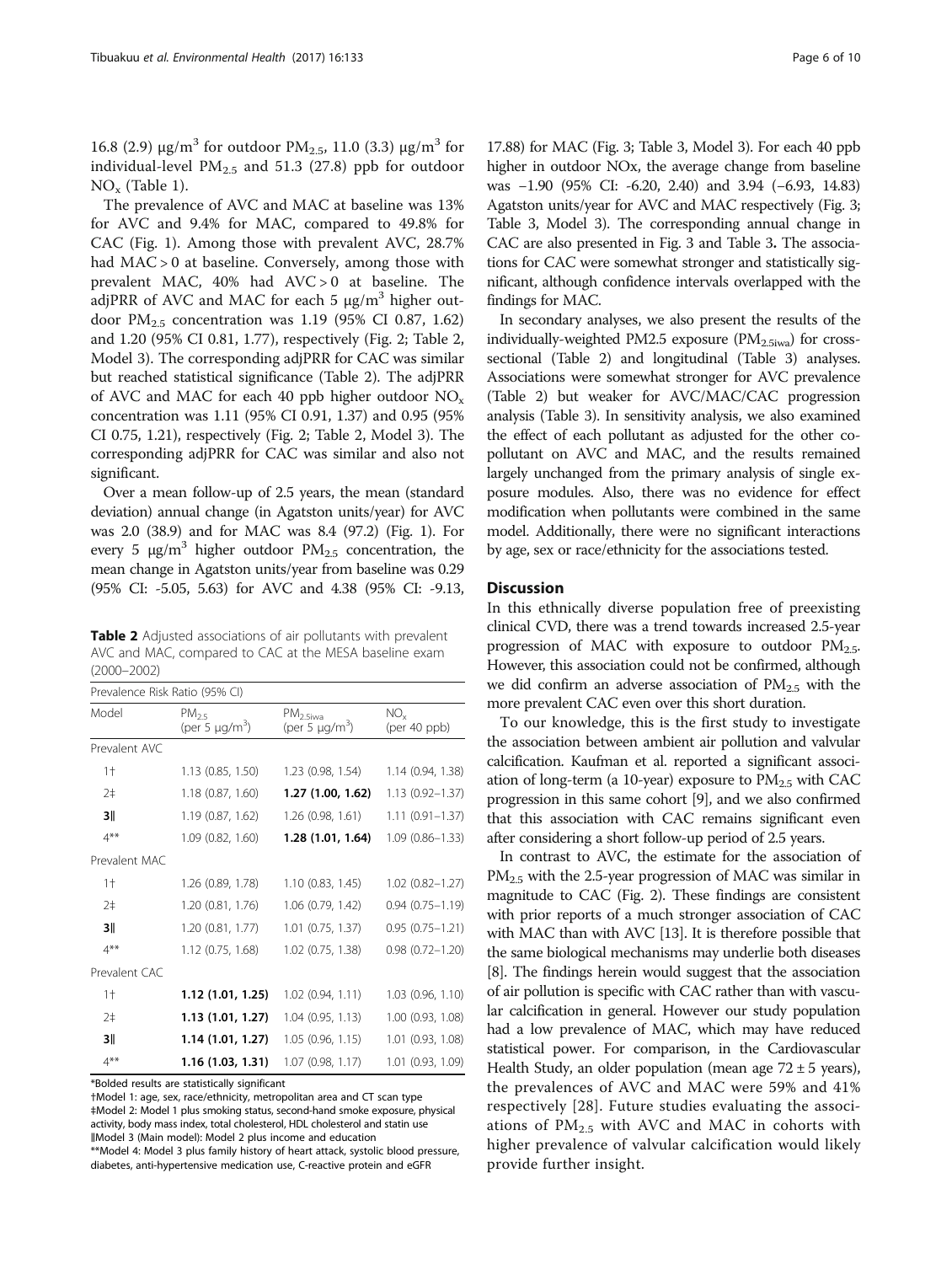<span id="page-6-0"></span>

Table 3 Adjusted associations of annual averages of  $PM_{2.5}$  and  $NO_x$  with annual change in AVC and MAC over follow-up, compared to CAC

| Results presented as Agatston units/year (95% CI) |                                      |                                       |                           |  |  |
|---------------------------------------------------|--------------------------------------|---------------------------------------|---------------------------|--|--|
| Model                                             | $PM_{25}$ (per 5 µg/m <sup>3</sup> ) | $PM2.5iwa$ (per 5 µg/m <sup>3</sup> ) | $NOx$ (per 40 ppb)        |  |  |
| Change in AVC                                     |                                      |                                       |                           |  |  |
| $1+$                                              | $0.99 (-3.77, 5.75)$                 | $-0.37$ ( $-3.89$ , 3.16)             | $-0.73$ $(-4.53, 3.06)$   |  |  |
| 2 <sup>†</sup>                                    | $0.33$ ( $-4.98$ , 5.64)             | $-0.21$ ( $-4.08$ , 3.66)             | $-1.74 (-5.94, 2.46)$     |  |  |
| 3                                                 | $0.29$ ( $-5.05$ , 5.63)             | $-0.42$ ( $-4.37$ , 3.54)             | $-1.90$ (-6.20, 2.40)     |  |  |
| $4***$                                            | $-0.78$ ( $-5.50$ , 3.94)            | $-1.15$ ( $-4.55$ , 2.25)             | $-2.58$ $(-6.30, 1.20)$   |  |  |
| Change in MAC                                     |                                      |                                       |                           |  |  |
| $1+$                                              | $2.85 (-9.21, 14.91)$                | $-0.61$ $(-8.94, 7.71)$               | $1.28 (-8.33, 10.89)$     |  |  |
| 2 <sup>†</sup>                                    | $3.40$ ( $-10.03$ , $16.83$ )        | $1.28 (-7.82, 10.38)$                 | $2.32 (-8.29, 12.93)$     |  |  |
| 311                                               | $4.38$ ( $-9.13$ , 17.88)            | $2.15$ (-7.14, 11.43)                 | $3.94 (-6.93, 14.83)$     |  |  |
| $4***$                                            | $2.72$ (-11.21, 16.65)               | $1.44 (-8.24, 11.12)$                 | $2.26 (-8.87, 13.39)$     |  |  |
| Change in CAC                                     |                                      |                                       |                           |  |  |
| $1+$                                              | $6.84 (-0.68, 14.36)$                | $2.64 (-2.70, 7.98)$                  | $3.44 (-2.56, 9.43)$      |  |  |
| 2 <sup>†</sup>                                    | 8.36 (0.36, 16.37)                   | $3.18 (-2.43, 8.79)$                  | $3.43$ (-2.89, 9.75)      |  |  |
| 311                                               | 8.66 (0.61, 16.71)                   | $3.07$ (-2.65, 8.79)                  | $3.66$ ( $-2.82$ , 10.14) |  |  |
| $4***$                                            | 9.12 (1.16, 17.09)                   | $3.39$ (-2.16, 8.94)                  | $2.55 (-3.31, 8.91)$      |  |  |

\*Bolded results are statistically significant

†Model 1: age, sex, race/ethnicity, metropolitan area and CT scan type

‡Model 2: Model 1 plus smoking status, second-hand smoke exposure, physical activity, body mass index, total cholesterol, HDL cholesterol and statin use ‖Model 3 (Main model): Model 2 plus income and education

\*\*Model 4: Model 3 plus family history of heart attack, systolic blood pressure, diabetes, anti-hypertensive medication use, C-reactive protein and eGFR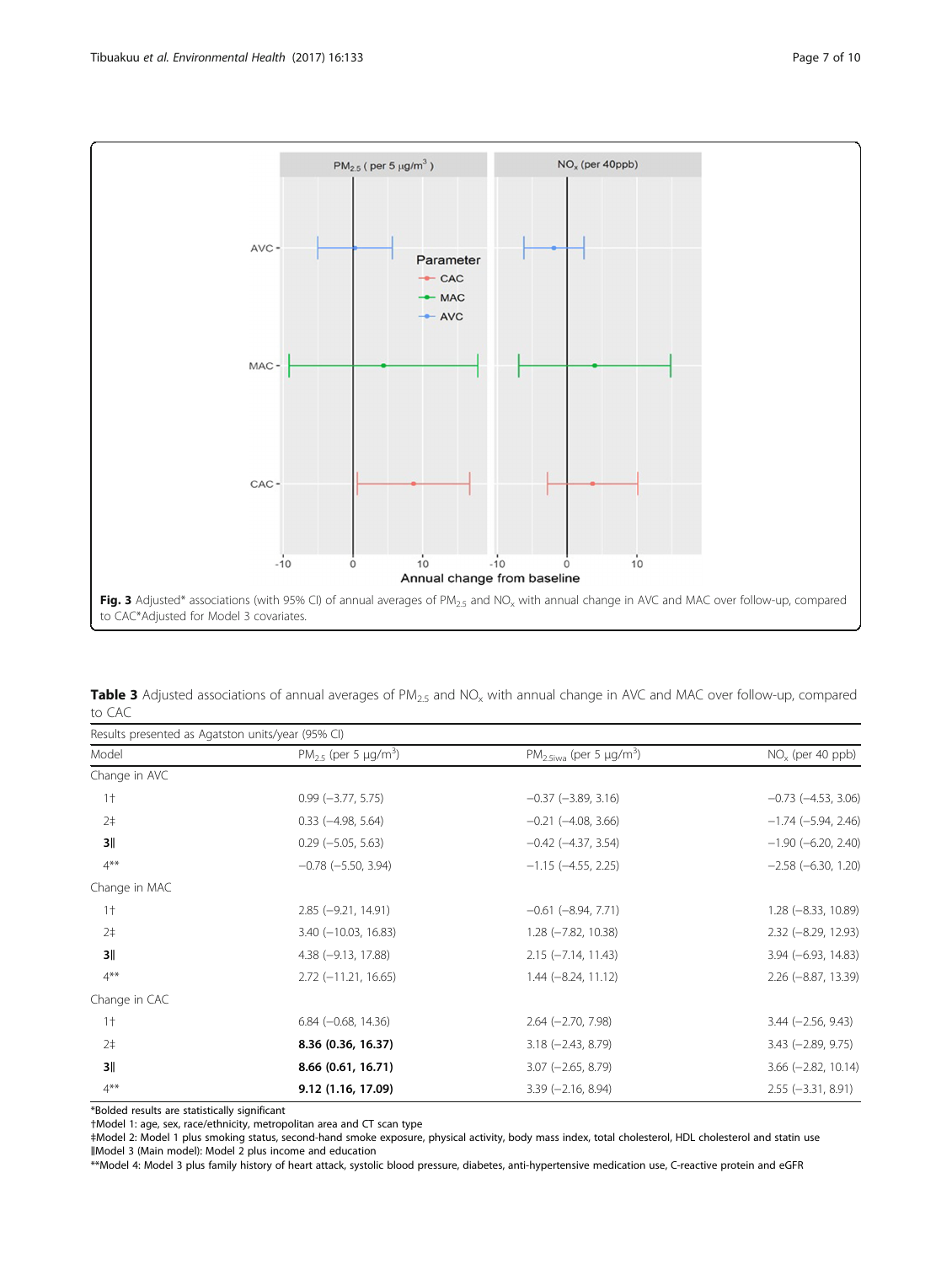Furthermore, given that the exposures in this cohort were low by historical and international standards exposures [\[31\]](#page-9-0), it is also possible that there is a lower threshold for atherosclerosis progression in the coronary arteries resulting from exposure to ambient  $PM_{2.5}$  compared to calcification of left-sided heart valves. Additionally, the left-sided heart is a relatively high flow area compared to coronary arteries and may take longer for progressive calcium deposition to build up. This implies a longer followup period may be needed to better assess the associations of air pollution with AVC and MAC. Although CAC and valvular calcification share many risk factors in common and are correlated with each other [[13\]](#page-8-0), there still may remain differences in the risks conferred by traditional and non-traditional CVD risk factors across the various vascular beds.

Although our findings regarding air pollution and AVC and MAC are consistent with no association, our data are novel in that we evaluated the impact of air pollution with progression of calcification in vascular beds previously not extensively studied in a large population-based cohort free of CVD. Our findings have relevance to public health globally, as Fox et al. previously reported the independent association of MAC with incident CVD outcomes and death [[17\]](#page-8-0). Our findings of a suggestive trend towards increased 2.5-year progression of MAC with exposure to outdoor  $PM_{2.5}$ , if confirmed in additional well-powered studies with longer periods of follow-up, may provide insight into other potential underlying mechanisms linking air pollution to CVD morbidity and mortality.

This study was conducted in six U.S. cities with a racially/ethnically diverse population without prior clinical CVD at the time of enrollment, reducing the likelihood of confounding by poorer health status. AVC, MAC and CAC were assessed with serial CT scan measurements and potential confounders were also well characterized in MESA. Furthermore, concentrations of pollutants were estimated using state-of-the-art methods that enabled prediction of household and individual level exposures. Nonetheless, there are some limitations to this study that must be acknowledged. First, concentrations of pollutants during follow-up of this cohort may not be high enough to capture the association between air pollution and progression of valvular calcification. The mean household-level  $PM_{2.5}$  concentration for this cohort over the follow-up period was 15.3 (range: 8.8–26.5)  $\mu$ g/m<sup>3</sup>. Compared to the European Union's annual  $PM_{2.5}$  standards of 25  $\mu$ g/m<sup>3</sup>, the levels measured in this study are much lower [[31](#page-9-0)]. Hence, findings for AVC and MAC cannot be generalized to other industrializing countries with considerably higher air pollution levels [\[32, 33\]](#page-9-0). Second, although a significant association between  $PM<sub>2.5</sub>$  and CAC was found even after 2.5 years of follow-up, this timeframe was likely too short to assess associations of air pollution with AVC and MAC, which would relatively be slower possibly because of differences in hemodynamics between the left heart chambers and the coronary arteries.

## Conclusions

In summary, an adverse trend was found between outdoor  $PM_{2.5}$  and 2.5-year progression of MAC in a racially/ethnically diverse cohort from 6 U.S. cities with low exposures by historical and international standards, although this association could not be confirmed. On the other hand, we did confirm the association of  $PM_{2.5}$  with the more prevalent CAC over this same short time period. Additional wellpowered studies with long periods of follow-up and in communities with higher levels of exposures are warranted to better assess the association between air pollution and valvular calcification.

#### Abbreviations

adjPRR: Adjusted prevalence risk ratio; AVC: Aortic valve calcium; BMI: Body Mass Index; CAC: Coronary artery calcium; CI: Confidence Intervals; CT: Computed Tomography; CRP: C-Reactive Protein; CVD: Cardiovascular Disease; EPA: Environmental Protection Agency; eGFR: Estimated Glomerular Filtration Rate; HDL: High Density Lipoprotein; MAC: Mitral annular calcium; MESA: Multi-Ethnic Study of Atherosclerosis; NO<sub>x</sub>: Oxides of nitrogen; PM2.5: Ambient particulate matter <2.5 μm

#### Acknowledgements

The authors thank the other investigators, the staff, and the participants of the MESA study for their valuable contributions. A full list of participating MESA investigators and institutions can be found at [http://www.mesa-nhlbi.org.](http://www.mesa-nhlbi.org)

#### Authors' contributions

Drs. MT and EM designed the study. Dr. MT performed the statistical analyses and wrote the initial draft of the manuscript. Dr. JK obtained the funding for the MESA Air ancillary study and provided critical revisions to the paper. Dr. MB obtained the funding and performed the interpretation for the valvular calcium assessment from the cardiac CT scans, and provided critical revisions to the paper. Drs. MJ, ANA, DZ, EG, AG, and LS provided critical revisions to the paper. Drs. MT and EM take fully responsibility for its content. All authors reviewed the final draft and approve of its submission. The manuscript was also approved by the MESA and MESA Air Publication Committees.

#### Funding

Dr. Michos was supported by the Blumenthal Scholars Fund for Preventive Cardiology Research.

This research was supported by R01 HL071739 and MESA was supported by contracts N01-HC-95159, N01-HC-95160, N01-HC-95161, N01-HC-95162, N01-. HC-95163, N01-HC-95164, N01-HC-95165, N01-HC-95166, N01-HC-95167, N01- HC-95168 and N01-HC-95169 from the National Heart, Lung, and Blood Institute, and by grants UL1-TR-000040, UL1 TR 001079, and UL1-RR-025005 from National Center for Research Resources. The MESA Air Pollution study was also funded by the Environmental Protection Agency (EPA) Science to Achieve Results (STAR) Program (grant RD 831697). It has not been formally reviewed by the EPA. The views expressed in this document are solely those of the authors and the EPA does not endorse any products or commercial services mentioned in this publication.

#### Availability of data and materials

The MESA study participates in data sharing through the National Heart, Lung, Blood Institute (NHLBI) Biologic Specimen and Data Repository Coordinating Center (BioLINCC). Requests for access to the data can be made through their website:<https://biolincc.nhlbi.nih.gov/studies/mesa/>

#### Ethics approval and consent to participate

This study was conducted under the guiding principles of the Declaration of Helsinki for the protection of human subjects. Institutional Review Boards of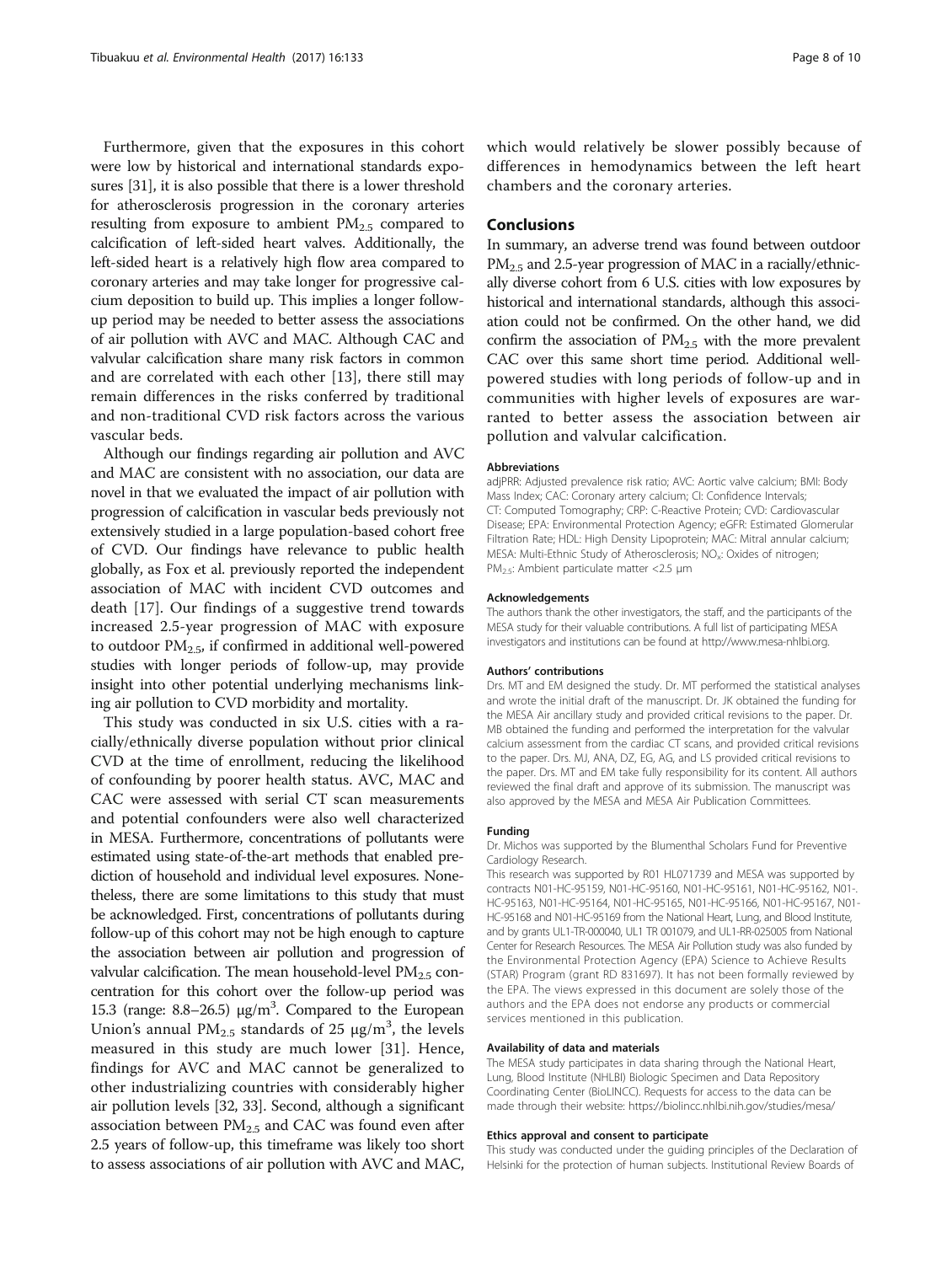<span id="page-8-0"></span>all participating MESA sites approved the study, and all participants signed informed consent.

#### Consent for publication

Not applicable. (No individual person's data is included. MESA study data was de-identified and presented in aggregate.

#### Competing interests

Dr. Michos has received an honorarium from Siemens Healthcare Diagnostics (unrelated to topic). Dr. Budoff has received research funds from GE Healthcare.

No other authors declare a conflict of interest.

## Publisher's Note

Springer Nature remains neutral with regard to jurisdictional claims in published maps and institutional affiliations.

#### Author details

<sup>1</sup>Ciccarone Center for the Prevention of Heart Disease, Johns Hopkins School of Medicine, Baltimore, MD, USA. <sup>2</sup>Department of Medicine, St. Luke's Hospital, Chesterfield, MO, USA. <sup>3</sup>Department of Epidemiology, Johns Hopkins Bloomberg School of Public Health, Baltimore, MD, USA. 4 Department of Environmental Health Sciences, Columbia University School of Public Health, New York, NY, USA. <sup>5</sup>Department of Environmental and Occupational Health Sciences, University of Washington, Seattle, WA, USA. 6 Department of Biostatistics, University of Washington, Seattle, WA, USA. <sup>7</sup> Division of Cardiology, Harbor-UCLA Medical Center, Los Angeles, CA, USA. 8 Department of Epidemiology, University of Washington, Seattle, WA, USA. <sup>9</sup> Division of Cardiology, Johns Hopkins School of Medicine, Blalock 524-B 600 N. Wolfe Street, Baltimore, MD 21287, USA.

#### Received: 31 July 2017 Accepted: 7 December 2017 Published online: 21 December 2017

#### References

- 1. Brook RD. Cardiovascular effects of air pollution. Clin Sci. 2008;115(6):175–87.
- 2. Kaufman JD. Does air pollution accelerate progression of atherosclerosis? J Am Coll Cardiol. 2010;56(22):1809–11.
- 3. Brook RD, Rajagopalan S, Pope CA 3rd, Brook JR, Bhatnagar A, Diez-Roux AV, Holguin F, Hong Y, Luepker RV, Mittleman MA, et al. Particulate matter air pollution and cardiovascular disease: an update to the scientific statement from the American Heart Association. Circulation. 2010;121(21):2331–78.
- 4. Hajat A, Allison M, Diez-Roux AV, Jenny NS, Jorgensen NW, Szpiro AA, Vedal S, Kaufman JD. Long-term exposure to air pollution and markers of inflammation, coagulation, and endothelial activation: a repeat-measures analysis in the multi-ethnic study of atherosclerosis (MESA). Epidemiology. 2015;26(3):310–20.
- 5. Ghio AJ, Kim C, Devlin RB. Concentrated ambient air particles induce mild pulmonary inflammation in healthy human volunteers. Am J Respir Crit Care Med. 2000;162(3 Pt 1):981–8.
- 6. Chuang KJ, Yan YH, Cheng TJ. Effect of air pollution on blood pressure, blood lipids, and blood sugar: a population-based approach. J Occup Environ Med. 2010;52(3):258–62.
- Yitshak Sade M, Kloog I, Liberty IF, Schwartz J, Novack V. The association between air pollution exposure and glucose and lipids levels. J Clin Endocrinol Metab. 2016;101(6):2460–7.
- 8. Cosselman KE, Navas-Acien A, Kaufman JD. Environmental factors in cardiovascular disease. Nat Rev Cardiol. 2015;12(11):627–42.
- Kaufman JD, Adar SD, Barr RG, Budoff M, Burke GL, Curl CL, Daviglus ML, Diez Roux AV, Gassett AJ, Jacobs DR Jr, et al. Association between air pollution and coronary artery calcification within six metropolitan areas in the USA (the multi-ethnic study of atherosclerosis and air pollution): a longitudinal cohort study. Lancet. 2016;388(10045):696–704.
- 10. Silverman MG, Blaha MJ, Krumholz HM, Budoff MJ, Blankstein R, Sibley CT, Agatston A, Blumenthal RS, Nasir K. Impact of coronary artery calcium on coronary heart disease events in individuals at the extremes of traditional risk factor burden: the multi-ethnic study of atherosclerosis. Eur Heart J. 2014;35(33):2232–41.
- 11. Yeboah J, McClelland RL, Polonsky TS, Burke GL, Sibley CT, O'Leary D, Carr JJ, Goff DC, Greenland P, Herrington DM. Comparison of novel risk markers for

improvement in cardiovascular risk assessment in intermediate-risk individuals. JAMA. 2012;308(8):788–95.

- 12. Kanjanauthai S, Nasir K, Katz R, Rivera JJ, Takasu J, Blumenthal RS, Eng J, Budoff MJ. Relationships of mitral annular calcification to cardiovascular risk factors: the multi-ethnic study of atherosclerosis (MESA). Atherosclerosis. 2010;213(2):558–62.
- 13. Hamirani YS, Nasir K, Blumenthal RS, Takasu J, Shavelle D, Kronmal R, Budoff M. Relation of mitral annular calcium and coronary calcium (from the multiethnic study of atherosclerosis [MESA]). Am J Cardiol. 2011;107(9):1291–4.
- 14. Abramowitz Y, Jilaihawi H, Chakravarty T, Mack MJ, Makkar RR. Mitral Annulus Calcification. J Am Coll Cardiol. 2015;66(17):1934–41.
- 15. Elmariah S, Budoff MJ, Delaney JA, Hamirani Y, Eng J, Fuster V, Kronmal RA, Halperin JL, O'Brien KD. Risk factors associated with the incidence and progression of mitral annulus calcification: the multi-ethnic study of atherosclerosis. Am Heart J. 2013;166(5):904–12.
- 16. Kizer JR, Wiebers DO, Whisnant JP, Galloway JM, Welty TK, Lee ET, Best LG, Resnick HE, Roman MJ, Devereux RB. Mitral annular calcification, aortic valve sclerosis, and incident stroke in adults free of clinical cardiovascular disease: the strong heart study. Stroke. 2005;36(12):2533–7.
- 17. Fox CS, Vasan RS, Parise H, Levy D, O'Donnell CJ, D'Agostino RB, Benjamin EJ, Framingham Heart S. Mitral annular calcification predicts cardiovascular morbidity and mortality: the Framingham heart study. Circulation. 2003;107(11):1492–6.
- 18. Bild DE, Bluemke DA, Burke GL, Detrano R, Diez Roux AV, Folsom AR, Greenland P, Jacobs DR Jr, Kronmal R, Liu K, et al. Multi-ethnic study of atherosclerosis: objectives and design. Am J Epidemiol. 2002;156(9):871–81.
- 19. Kaufman JD, Adar SD, Allen RW, Barr RG, Budoff MJ, Burke GL, Casillas AM, Cohen MA, Curl CL, Daviglus ML, et al. Prospective study of particulate air pollution exposures, subclinical atherosclerosis, and clinical cardiovascular disease: the multi-ethnic study of atherosclerosis and air pollution (MESA Air). Am J Epidemiol. 2012;176(9):825–37.
- 20. Cohen MA, Adar SD, Allen RW, Avol E, Curl CL, Gould T, Hardie D, Ho A, Kinney P, Larson TV, et al. Approach to estimating participant pollutant exposures in the multi-ethnic study of atherosclerosis and air pollution (MESA Air). Environ Sci Technol. 2009;43(13):4687–93.
- 21. Keller JP, Olives C, Kim SY, Sheppard L, Sampson PD, Szpiro AA, Oron AP, Lindstrom J, Vedal S, Kaufman JD. A unified spatiotemporal modeling approach for predicting concentrations of multiple air pollutants in the multi-ethnic study of atherosclerosis and air pollution. Environ Health Perspect. 2015;123(4):301–9.
- 22. Spalt EW, Curl CL, Allen RW, Cohen M, Adar SD, Stukovsky KH, Avol E, Castro-Diehl C, Nunn C, Mancera-Cuevas K, et al. Time-location patterns of a diverse population of older adults: the multi-ethnic study of atherosclerosis and air pollution (MESA Air). J Expo Sci Environ Epidemiol. 2016;26(4):436.
- 23. Allen RW, Adar SD, Avol E, Cohen M, Curl CL, Larson T, Liu LJ, Sheppard L, Kaufman JD. Modeling the residential infiltration of outdoor PM(2.5) in the multi-ethnic study of atherosclerosis and air pollution (MESA Air). Environ Health Perspect. 2012;120(6):824–30.
- 24. Carr JJ, Nelson JC, Wong ND, McNitt-Gray M, Arad Y, Jacobs DR, Jr., Sidney S, Bild DE, Williams OD, Detrano RC: Calcified coronary artery plaque measurement with cardiac CT in population-based studies: standardized protocol of multi-ethnic study of atherosclerosis (MESA) and coronary artery risk development in young adults (CARDIA) study. Radiology 2005, 234(1): 35–43.
- 25. Agatston AS, Janowitz WR, Hildner FJ, Zusmer NR, Viamonte M, Jr., Detrano R: Quantification of coronary artery calcium using ultrafast computed tomography. J Am Coll Cardiol 1990, 15(4):827–832.
- 26. Budoff MJ, Takasu J, Katz R, Mao S, Shavelle DM, O'Brien KD, Blumenthal RS, Carr JJ, Kronmal R. Reproducibility of CT measurements of aortic valve calcification, mitral annulus calcification, and aortic wall calcification in the multi-ethnic study of atherosclerosis. Acad Radiol. 2006;13(2):166–72.
- 27. Levey AS, Stevens LA. Estimating GFR using the CKD epidemiology collaboration (CKD-EPI) creatinine equation: more accurate GFR estimates, lower CKD prevalence estimates, and better risk predictions. Am J Kidney Dis. 2010;55(4):622–7.
- 28. Bortnick AE, Bartz TM, Ix JH, Chonchol M, Reiner A, Cushman M, Owens D, Barasch E, Siscovick DS, Gottdiener JS, et al. Association of inflammatory, lipid and mineral markers with cardiac calcification in older adults. Heart. 2016;
- 29. Tibuakuu M, Zhao D, de Boer IH, Guallar E, Bortnick AE, Lutsey PL, Budoff MJ, Kizer JR, Kestenbaum BR, Michos ED. Relation of serum vitamin D to risk